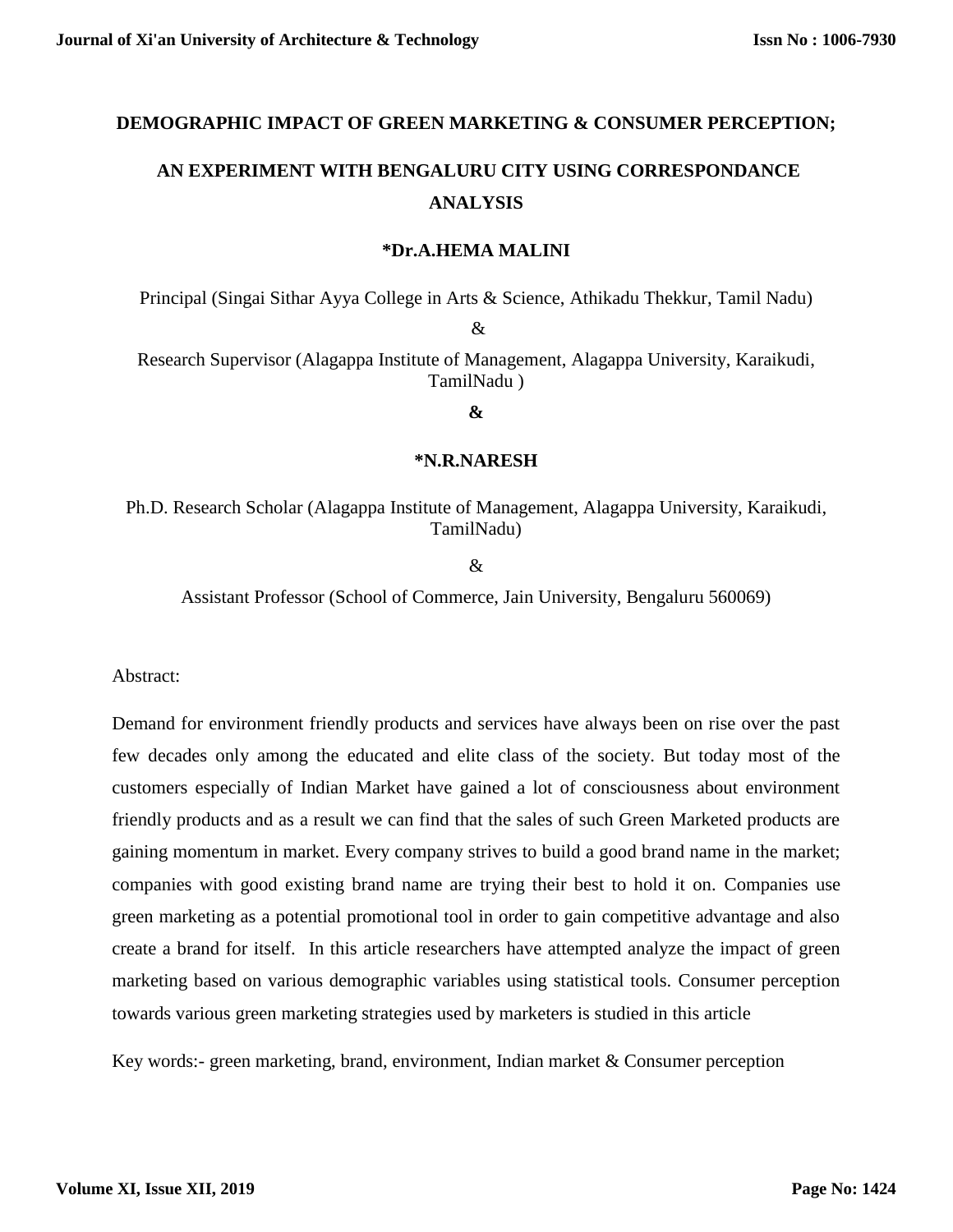#### INTRODUCTION

Every time business tries to change itself in accordance to the emerging trends, business houses never forget to check the level of consumer education and awareness that is prevalent in the society. We should not forget that in the current environment the customer education is very much improved in comparison with the past decades. Customers have now started to ask a lot of questions, we can also find that through the advent of internet their knowledge has gone up to a great scale. Customers want business houses to please them in all ways; they not only want that mere self-satisfaction but also require business houses to help in improving the society. Keeping these expectations in mind business houses have found it very challenging to survive in this competitive environment. Though business firms believe that marketing is the best communication tool available to communicate with its stake holders, they have realized that this tool needs to be sharpened more so that all expectations are met at due course.

Thus here comes a new way of marketing, a new idea, a new concept or a new strategy called as Green Marketing. "My product doesn't damage the environment" this has become a key slogan to many companies which engage in green marketing, this type of marketing has persuaded existing and many prospective customers towards companies. With strict environment laws in place, especially plastic ban in place have moved most of the companies to carry out green marketing to attract customers. On the other hand we should not forget that customers' expectations are also a strong force behind the concept of green marketing. There is always a question of success & question of ethics that follow this new concept of green marketing, people always have certain unanswered questions about new strategies of business firms. These questions cannot be avoided by firms just like that, thus there is a need to prove that green marketing is a successful tool of promotion and really mean environment friendly marketing and the customers are not fooled end of the day.

This strategy of green marketing has also led firms to establish a brand for themselves in the society and gain strong positive oriented brand equity. We can find that most companies have set a goals based on green marketing, companies have come up with sustainability goals that include increasing product recycling to reduce carbon emissions by at least 20 percent. These goals do not remain just as goals and we can find that firms have been pushing such goals to become a reality by communicating and orienting all the stakeholders about the same. With the advent of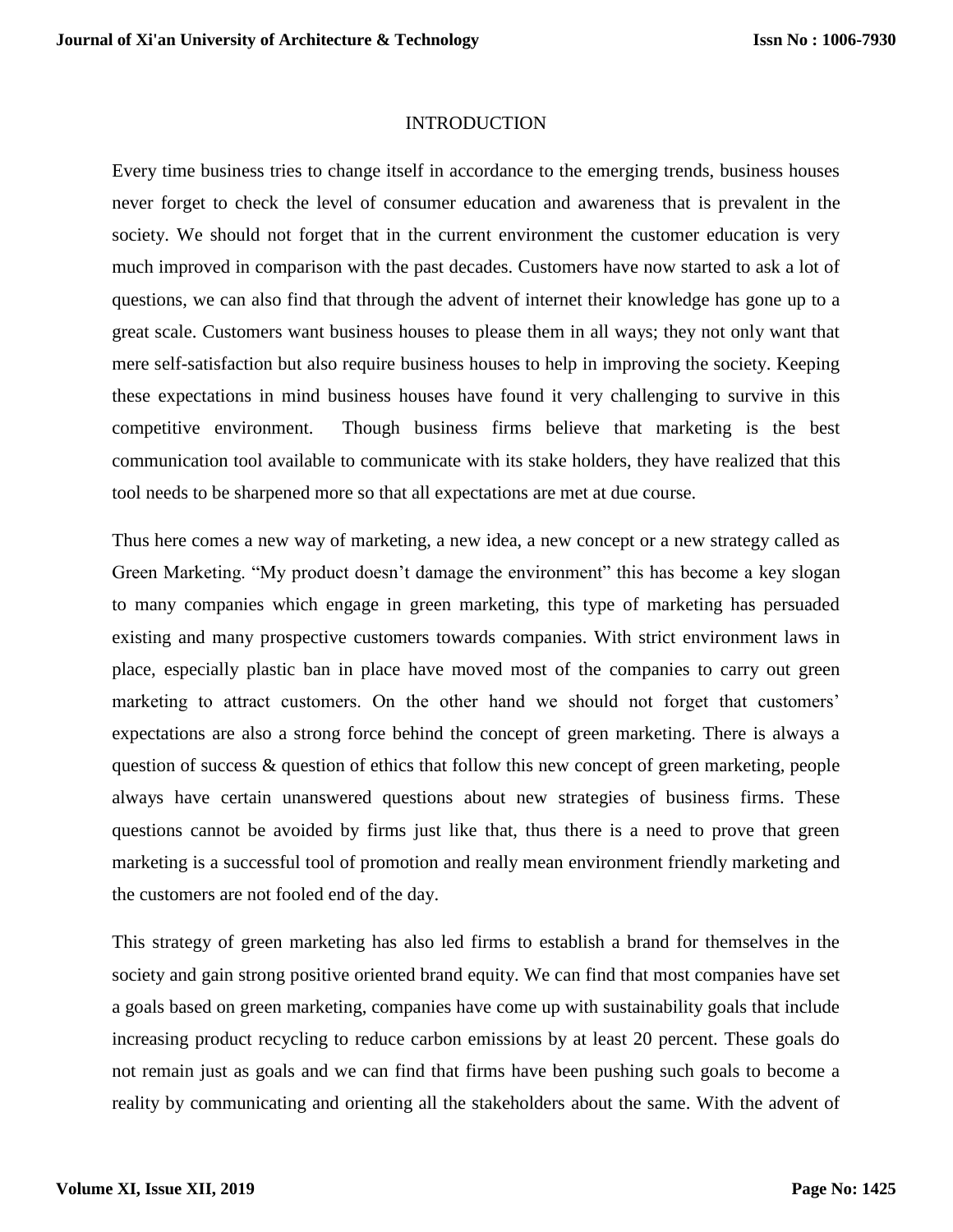internet and web 2.0 it has therefore become easier for companies in communicating the same and creating awareness about environment friendly products. Cut throat competition that is prevailing, have paved way for green marketing to gain momentum as a best strategy that can be used to gain competitive advantage and also do a proper product positioning.

This article primarily focuses to find the effectiveness of green marketing and customer's perception about the concept of green marketing, as we discussed earlier there are a lot of unanswered questions that revolve around green marketing thus through this article researchers attempt to give some possible solutions and learning's to the society.

# OBJECTIVES:

- 1. To study the significant relationship between demographic variables and various green marketing strategies.
- 2. To study the significant relationship between demographic variables and consumer perception.
- 3. To provide possible suggestions based on the findings.

# **HYPOTHESIS**

The following hypotheses have been framed to achieve the objectives of the study:

H0: Demographic variables have no significant relationship & independent of green marketing strategies.

H1: Demographic variables has significant relationship & not independent of green marketing strategies.

#### RESEARCH METHODOLOGY

Researchers have used both primary and secondary data that has been collected through structured questionnaire, articles, journals and various websites respectively. In order to meet the study objectives over 150 questionnaires were distributed among customers who are living in Bengaluru City, Karnataka by employing convenience sampling method. Among all only 139 questionnaires were completed appropriately among all aspects both online and offline. SPSS version 20 has been deployed to conduct the statistical analysis.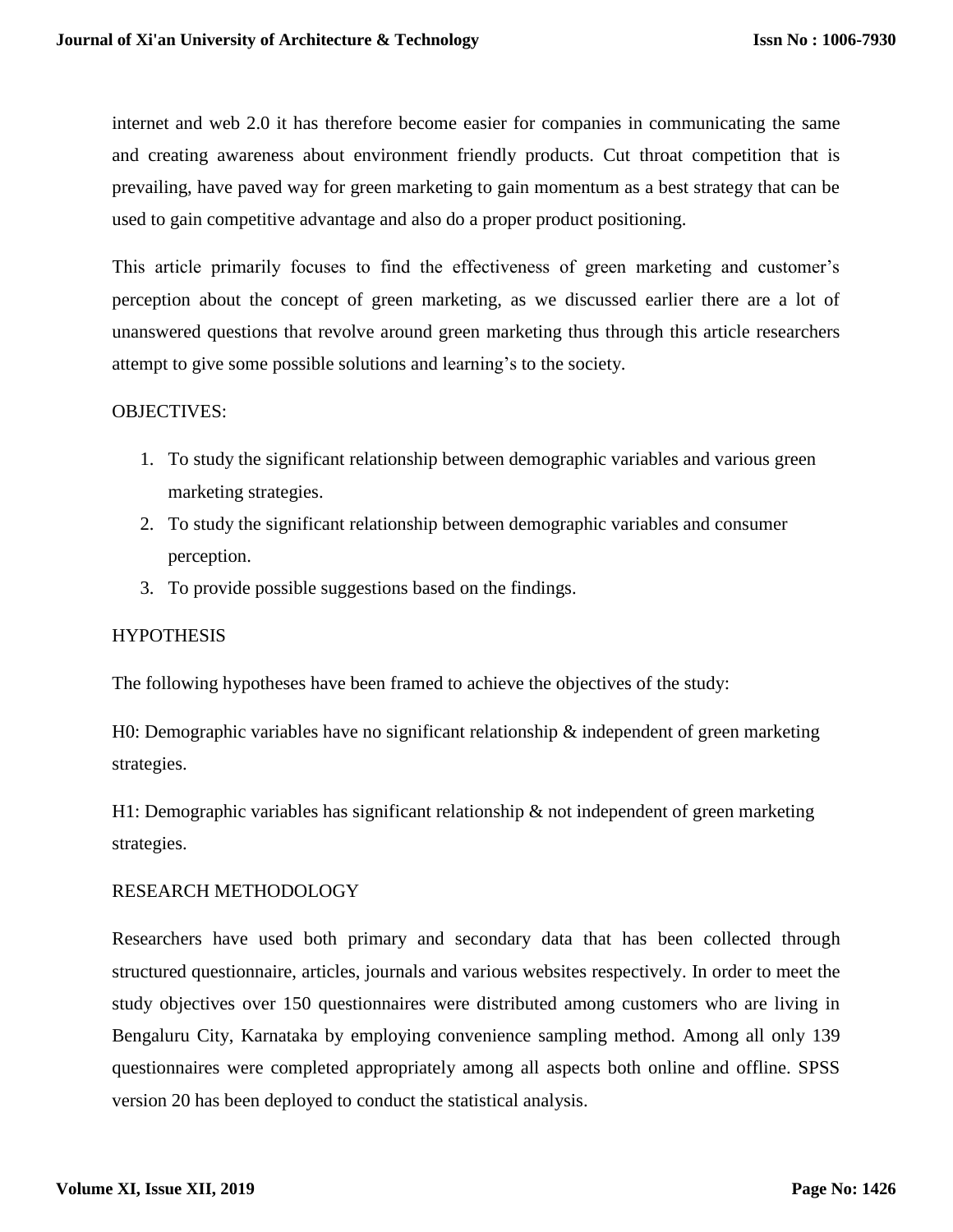#### REVIEW OF LITERATURE

[Narula, S.](https://www.emerald.com/insight/search?q=Sapna%20A.%20Narula) and [Desore, A.](https://www.emerald.com/insight/search?q=Anupriya%20Desore) (2016) In this article we can find that this paper aims to investigate existing research in green marketing with special reference to consumer behaviour and identify challenges both in practice and research, offering valuable insights for both the communities. While reviewing the existing literature in the paper, the authors define the scope of green marketing as a standalone discipline and discuss all aspects of green consumer behaviour and present opportunities for researchers.

Kumar, P. (2015) This paper attempts to explore green marketing innovations in small Indian firms which serve as decisive dimensions for developing green identity of small firms in the market. We can find that there are six important dimensions of green marketing through this paper namely marketing compliance, marketing strategic partnership, marketing environmental commitment, marketing green team, marketing benchmarking and marketing (environmental) ethical behaviour.

J. Dean, T. and F. Pacheco, D. (2014) This article proves that when environmental marketing is practised correctly it can represent promising opportunities for value creation and market growth. Further the article also brings to light that for many companies; the practice of environmental marketing has delivered disappointing results. Researchers also emphasize the importance of strategies that target commercial markets for green products, which represent valuable opportunities for growth.

#### ANALYSIS & FINDINGS

Table 1 displays the chi square analysis for the effect of various demographic variables on various green marketing strategies & consumer perception towards green marketing. It is very evident that age, salary. marital status & occupation have significant impact on the green marketing strategies & consumer perception. Also there is to be understood that there is a significant relationship between the number of dependents & mode of purchase with the consumer perception towards green marketing strategies.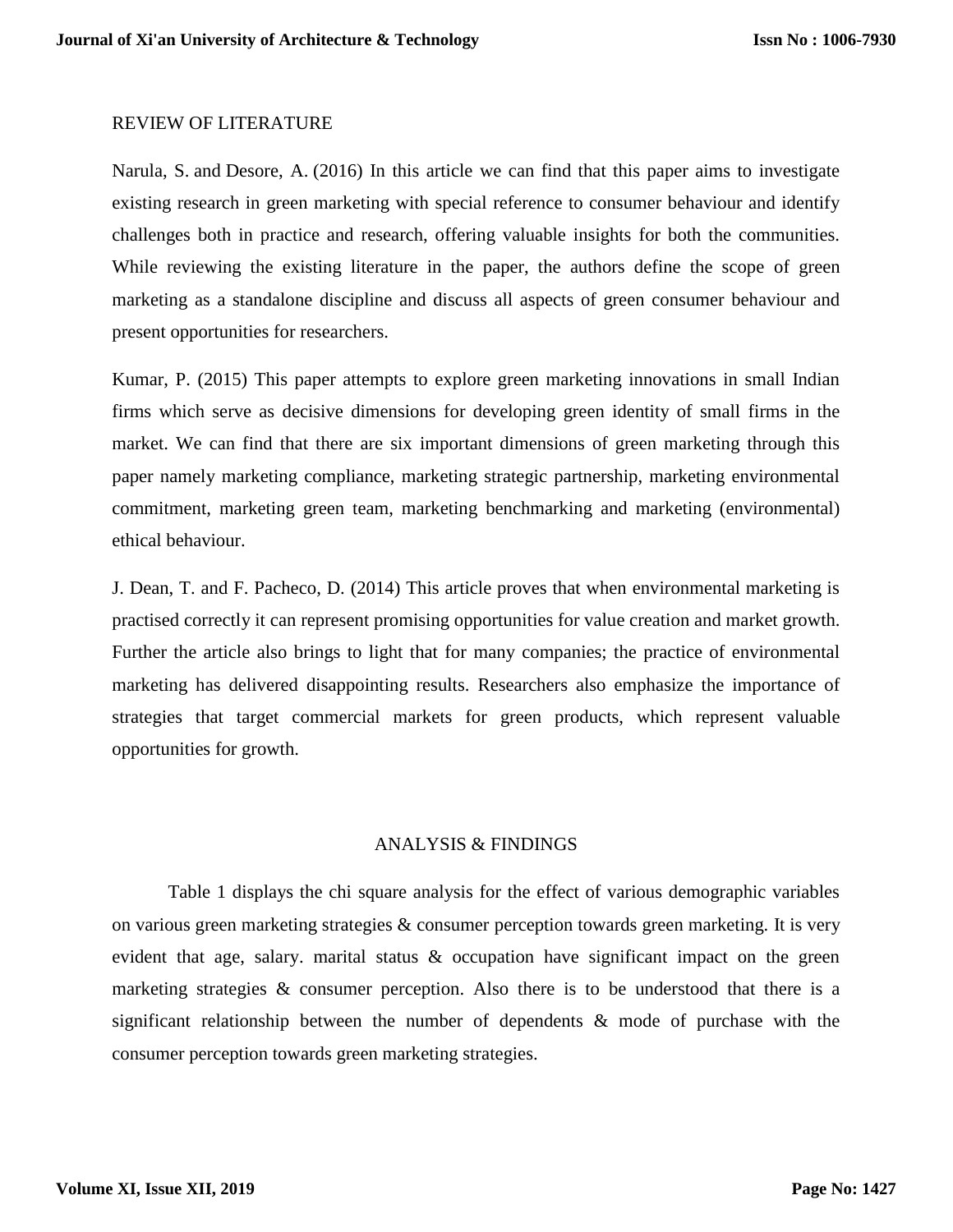Table 1:- Chi Square Analysis between various Demographic Variables and green marketing strategies & consumer perception towards green marketing

|                                            |            | Green             | "Care for         | Green             | Green                   | In general,       | Are you             | Are you        |
|--------------------------------------------|------------|-------------------|-------------------|-------------------|-------------------------|-------------------|---------------------|----------------|
|                                            |            | Design or         | Environmen        | Disposal          | Packaging               | how               | interested to       | interested in  |
|                                            |            | logo on a         | t" Slogan of      | Characterist      | (Bio                    | interested        | pay more            | refereeing     |
|                                            |            | product           | a product         | ic of a           | Degradable              | are you in        | for green           | &              |
|                                            |            | helps in          | helps in          | product           | Packaging)              | trying a          | marketed            | suggesting     |
|                                            |            | building the      | gaining           | helps in          | of a product            | brand which       | products?           | green          |
|                                            |            | brand of a        | brand equity      | developing        | influences              | is green          |                     | marketed       |
|                                            |            | product           | for a             | the brand of      | to promote              | marketed?         |                     | products to    |
|                                            |            |                   | product           | a product         | the brand               |                   |                     | your family    |
|                                            |            |                   |                   |                   | more                    |                   |                     | &              |
|                                            |            |                   |                   |                   |                         |                   |                     | friends?       |
|                                            | Chi-square | 21.529            | 20.745            | 11.561            | 5.077                   | 29.240            | 9.641               | 15.337         |
| ageC                                       | df         | 8                 | 8                 | 8                 | 8                       | 8                 | 8                   | 8              |
|                                            | Sig.       | $.006^{*,b,c}$    | $.008^{*,b,c}$    | $.172^{b,c}$      | .749b,c                 | $.000^{*,b,c}$    | $.291^{b,c}$        | $.053^{b,c}$   |
|                                            | Chi-square | 4.835             | 3.240             | 4.712             | 7.244                   | 3.479             | 2.514               | 2.302          |
| genderC                                    | df         | 4                 | 4                 | 4                 | 4                       | 4                 |                     |                |
|                                            | Sig.       | .305 <sup>b</sup> | .518 <sup>b</sup> | $.318^{b}$        | .124 <sup>b</sup>       | .481 <sup>b</sup> | .642 <sup>b</sup>   | $.680^{b,c}$   |
|                                            | Chi-square | 14.854            | 15.415            | 14.102            | 40.107                  | 30.404            | 10.808              | 31.911         |
| occupationC                                | df         | 16                | 16                | 16                | 16                      | 16                | 16                  | 16             |
|                                            | Sig.       | $.535^{b,c}$      | $.494^{b,c}$      | .591b,c           | $.001$ <sup>*,b,c</sup> | $.016^{*,b,c}$    | $.821^{b,c}$        | $.010^{*,b,c}$ |
|                                            | Chi-square | 9.610             | 3.796             | 1.943             | 1.521                   | 16.018            | 9.156               | 7.542          |
| <b>Marital Status</b>                      | df         | 4                 | 4                 |                   | 4                       | 4                 | 4                   |                |
|                                            | Sig.       | $.048^{*,b}$      | .434 <sup>b</sup> | .746 <sup>b</sup> | .823 <sup>b</sup>       | $.003^{*,b}$      | .057 <sup>b</sup>   | $.110^{b,c}$   |
| Number of<br>Dependents                    | Chi-square | 11.110            | 23.924            | 10.063            | 6.530                   | 44.831            | 11.922              | 19.148         |
|                                            | df         | 12                | 12                | 12                | 12                      | 12                | 12                  | 12             |
|                                            | Sig.       | $.519^{b,c}$      | .021              | $.610^{b,c}$      | $.887^{b,c}$            | $.000^{*,b,c}$    | $.452^{b,c}$        | $.085^{b,c}$   |
|                                            | Chi-square | 12.828            | 17.353            | 10.368            | 12.900                  | 29.866            | 14.693              | 21.204         |
| SalaryC                                    | df         | 12                | 12                | 12                | 12                      | 12                | 12                  | 12             |
|                                            | Sig.       | .382 <sup>b</sup> | $.137^{b,c}$      | $.584^{b,c}$      | $.376^{b,c}$            | $.003^{*,b}$      | .259 <sup>b,c</sup> | $.047^{*,b,c}$ |
| For what purpose do<br>you buy frequently? | Chi-square | 3.417             | 3.810             | 4.672             | 6.851                   | 5.575             | 5.260               | 18.817         |
|                                            | df         | 8                 | 8                 | 8                 | 8                       | 8                 | 8                   | 8              |
|                                            | Sig.       | $.906^{b,c}$      | $.874^{b,c}$      | .792b,c           | $.553^{b,c}$            | $.695^{b,c}$      | $.729^{b,c}$        | $.016^{*,b,c}$ |
|                                            | Chi-square | 3.507             | 8.321             | 2.844             | 5.941                   | 1.027             | .344                | 6.666          |
| PlaceC                                     | df         | 4                 | 4                 | 4                 | 4                       | 4                 | 4                   | $\overline{4}$ |
|                                            | Sig.       | .477 <sup>b</sup> | .081 <sup>b</sup> | $.584^{b,c}$      | $.204^{b,c}$            | .906 <sup>b</sup> | .987 <sup>b</sup>   | $.155^{b,c}$   |

**Pearson Chi-Square Tests**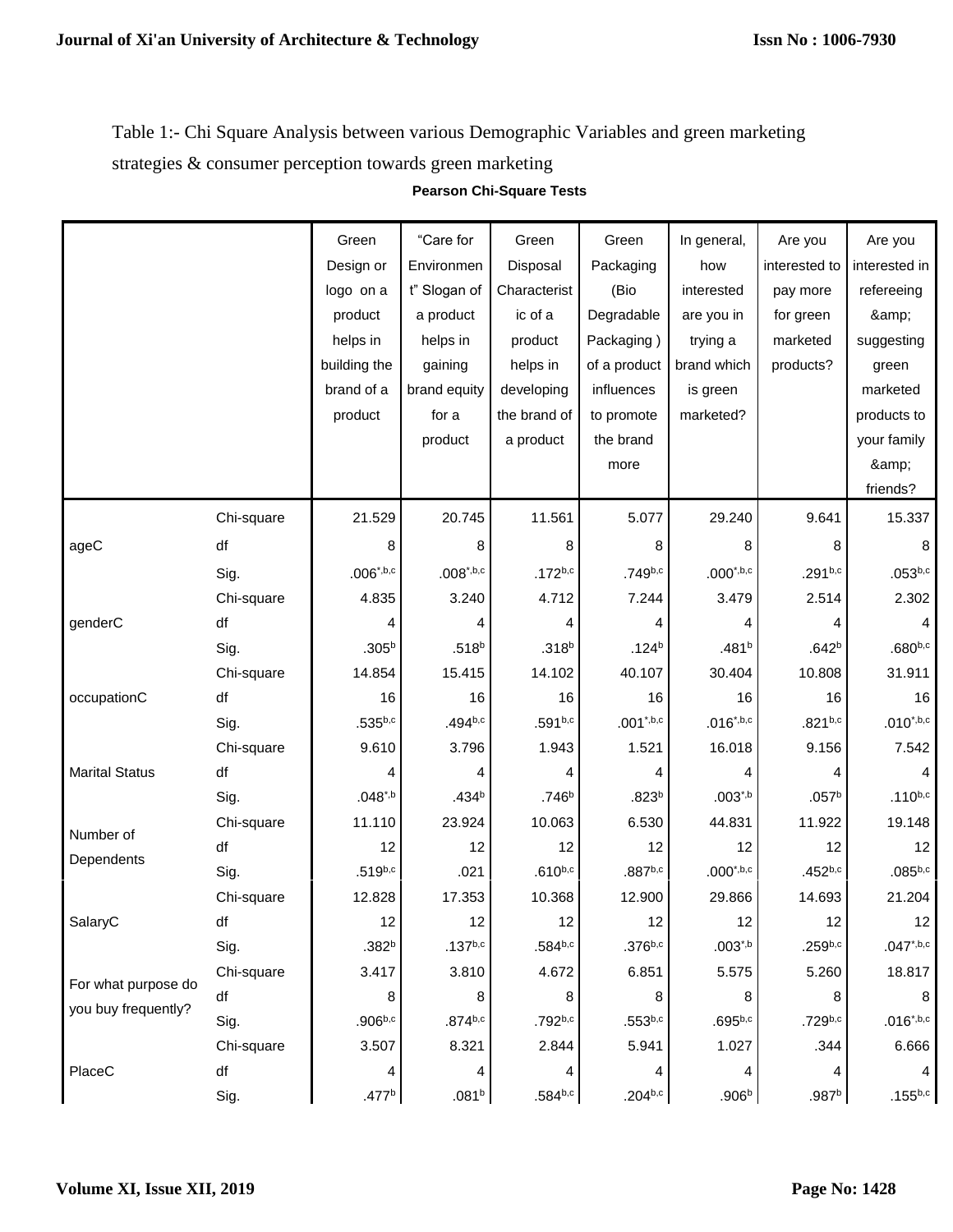| Which Mode of   | Chi-square | 15.445            | 6.250             | 1.729             | 4.318             | 30.614       | 16.789       | 14.966              |
|-----------------|------------|-------------------|-------------------|-------------------|-------------------|--------------|--------------|---------------------|
| Purchase do you |            |                   |                   |                   |                   |              |              | o                   |
| prefer?         | Sıa.       | .051 <sup>b</sup> | .619 <sup>b</sup> | .164 <sup>b</sup> | .827 <sup>b</sup> | $.000^{*,b}$ | $.032^{*,b}$ | .060 <sup>b,c</sup> |

Results are based on nonempty rows and columns in each innermost subtable.

\*. The Chi-square statistic is significant at the .05 level.

b. More than 20% of cells in this subtable have expected cell counts less than 5. Chi-square results may be invalid.

c. The minimum expected cell count in this subtable is less than one. Chi-square results may be invalid.





# Row and Column Points

This above Figure 1 clearly interprets the Non Working group which includes students mainly and the Private Employees Agree that the Green Packaging/ Bio Degradable Packaging of a product influence to promote a brand among the people. We can understand the reach of awareness clearly through this figure, the special quality of green packaging has impressed the majority of private employees a lot.

Figure 2: Salary & Consumer Perception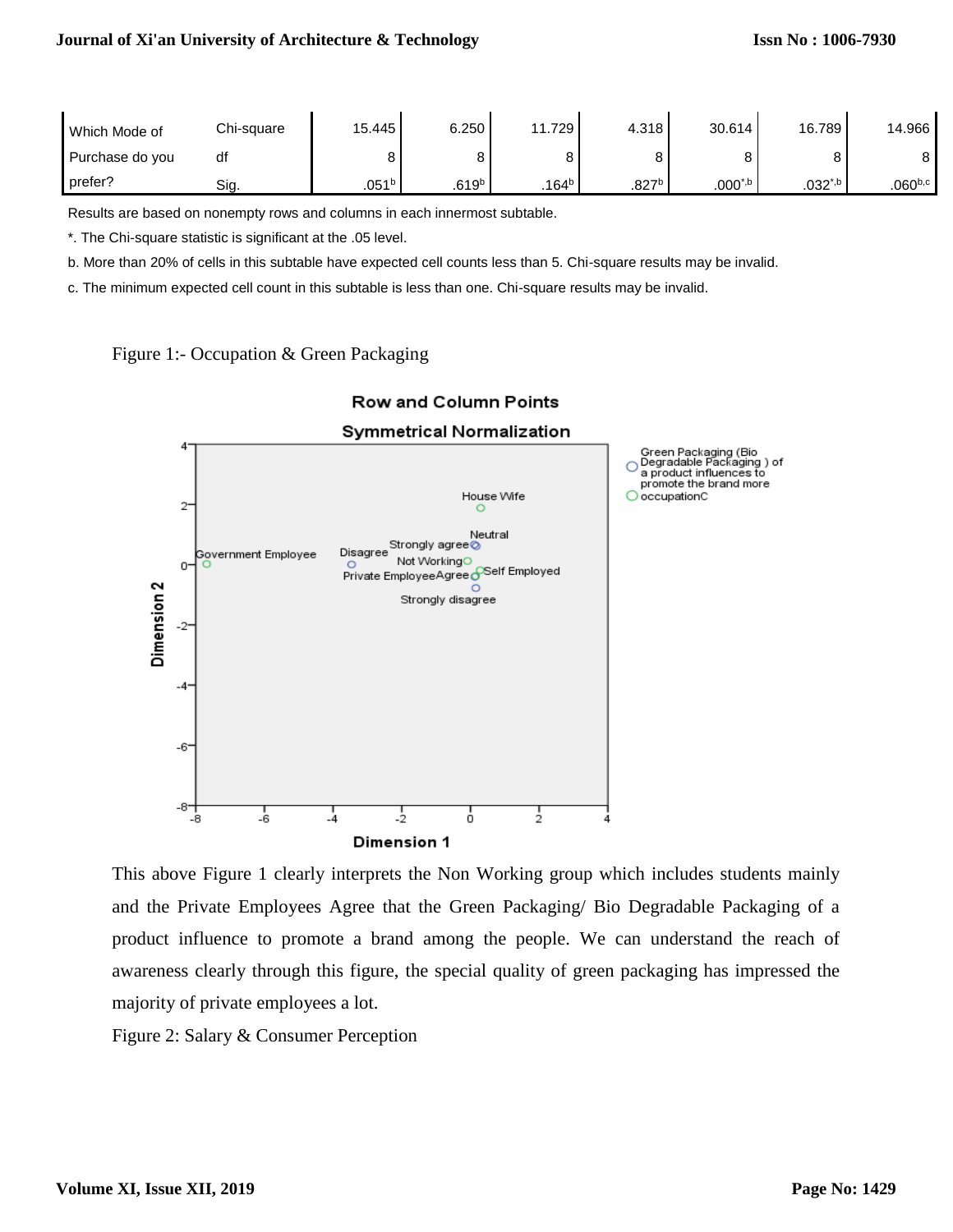

# **Row and Column Points**

Through the above Figure 2 we can get a clear cut idea upon which class has the more interest towards green marketed products. A majority of non working class mostly the student's show a more interest towards green marketed products, again their interest can be outcome towards marketing strategies & initiatives. Majority of respondents earning less than 10K show great interest towards green marketed products, we can also find that respondents earning 10K to 25K also are very actively responding towards green marketing brand building strategies.

Figure 3: Number of Dependents & Consumer Perception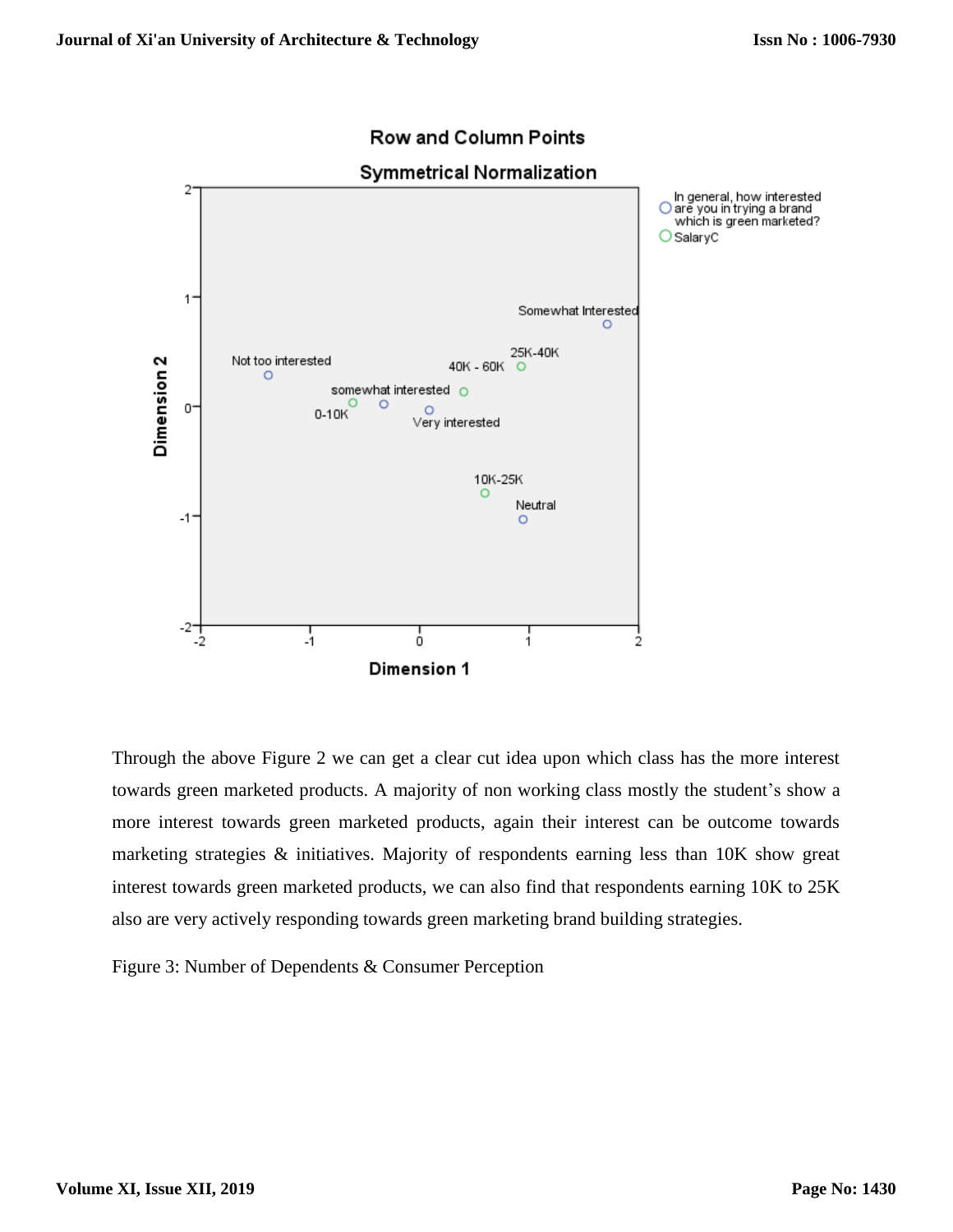

# **Row and Column Points**

The above Figure 3 helps us to have a very clear understanding about the number of dependents each have and the impact of that on the consumer perception towards green marketed products. We can clearly find that respondents having less number of dependents posses great interest towards green marketed products, there can be many reasons for this. People with more dependents might not think of using something new or they may not get much attracted to the green marketing strategies used as they are not ready to take up because they see a risk in it.

Table 2: Marital Status & Consumer Perception

| <b>Correspondence Table</b> |                                                                               |            |            |            |                 |                      |  |  |  |  |
|-----------------------------|-------------------------------------------------------------------------------|------------|------------|------------|-----------------|----------------------|--|--|--|--|
| <b>Marital Status</b>       | In general, how interested are you in trying a brand which is green marketed? |            |            |            |                 |                      |  |  |  |  |
|                             | Neutral                                                                       | Not too    | somewhat   | Somewhat   | Very interested | <b>Active Margin</b> |  |  |  |  |
|                             |                                                                               | interested | interested | Interested |                 |                      |  |  |  |  |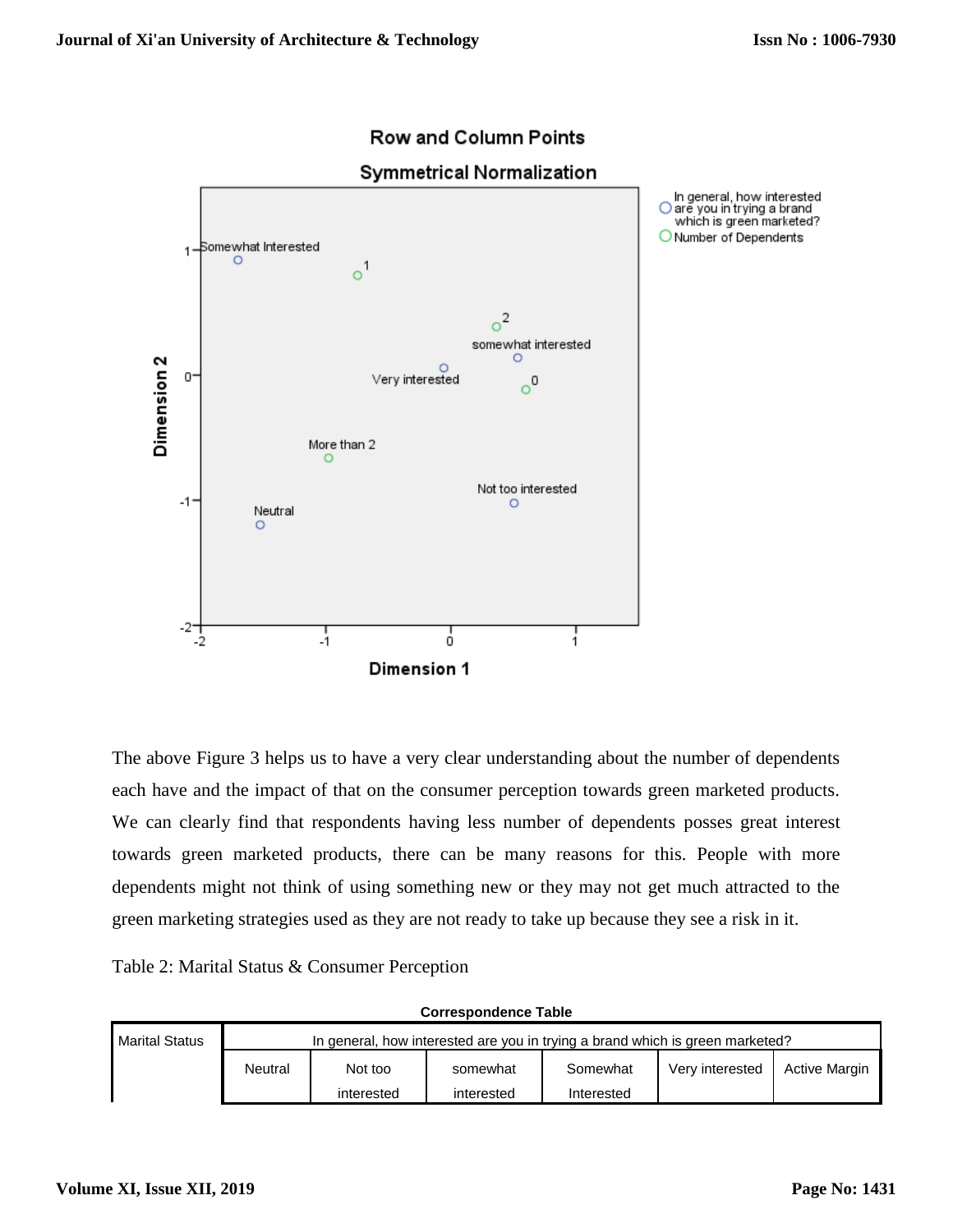| Married              | ັ | - |    |               | $\sim$<br><u>_</u> |         |
|----------------------|---|---|----|---------------|--------------------|---------|
| <b>Un Married</b>    | ີ |   | 4, | ັ             | 34                 | ᅐ<br>ັັ |
| <b>Active Margin</b> | ◡ |   | 55 | $\sim$<br>10. | $ -$<br>55         | 138     |

The above Table2 acts as a great evidence to the experiment conducted, we can clearly find that unmarried respondents show more interest towards green marketed products. There can be many reasons for the same, awareness level, dependency, education, age factors and etc. But on a major context the table2 clearly speaks on our desired outcome for the study.

#### **SUGGESTIONS**

- 1) GREEN AS STATUS & IMAGE: Environmental issues and Climate change problems have dragged marketers close to the concept of green marketing. Awareness among the general public has led people to think about sustainable environmental growth, this awareness itself has transformed as a campaign and there are a lot of emerging brand ambassadors. Being a brand ambassador of green marketing is seen as a pride and it gives an image and social status to citizens. Upcoming marketers can use this formula of green marketing to succeed in their activities.
- 2) TARGET COMMERCIAL MARKET: Government ban & restriction over plastic usage can be viewed as boon to boost green marketing in commercial market. Plastic alternatives and renewable energy can be marketed in the commercial market by highlighting its environment friendly characteristics.
- 3) COST & PRICE REDUCTION: Indian market is a very price conscious market;customer's interest over the price of the product is very strong over here. Green marketing is also cost friendly as the cost for raw materials and the huge amount spent on non-renewable resources are saved. Marketers can attempt in establishing this strategy to the commercial market and attract more people towards their product.
- 4) SUSTAINABLE DEVELOPMENT: People involvement is the best way to achieve sustainable development; sustainable development is long term growth. Organisations who try to achieve long term success should not forget about growing together by protecting the environment is the best way where they can get good reputation for themselves and also focus on environment success.